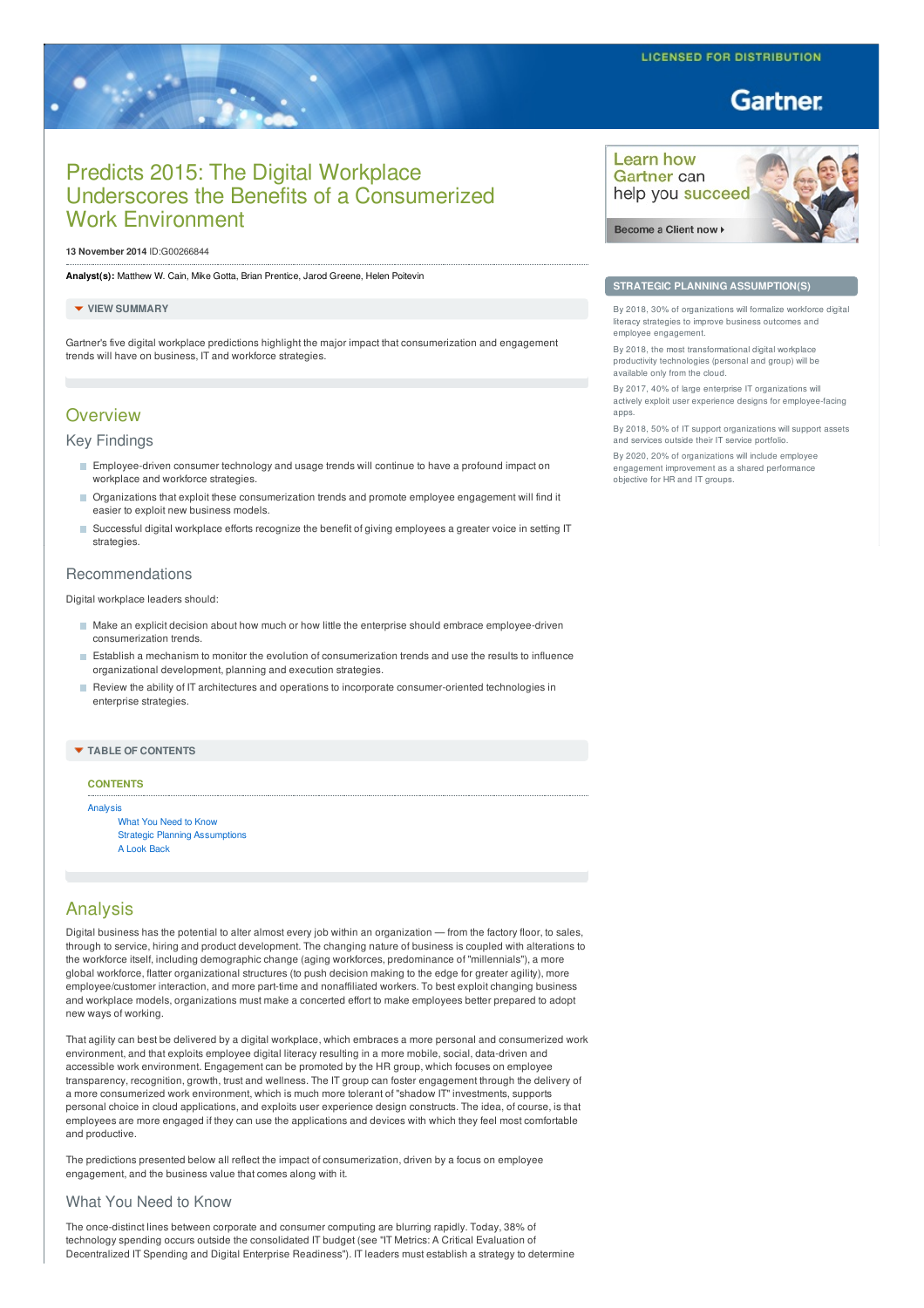the business benefits — or lack thereof — of embracing employee-driven technology trends. For those pursuing such an effort, a digital workplace strategy in which IT and employees co-own technology strategy and execution is recommended.

# <span id="page-1-0"></span>Strategic Planning Assumptions

**Strategic Planning Assumption:** By 2018, 30% of organizations will formalize workforce digital literacy strategies to improve business outcomes and employee engagement.

### *Analysis by:* Mike Gotta

# **Key Findings:**

Digital literacy is not about tool proficiency, but about how well people apply that knowledge to making decisions, cultivating relationships, building reputation, and mobilizing colleagues, teams, communities, or networks to rally around a common cause. Digital literacy focuses on the application of digital insights obtained by mastery of technology, and how those skills become ingrained in people's behaviors, attitudes and culture.

For decades, organizations have deployed productivity, communication, search, and collaboration tools to improve workforce and business efficiency. Employees are expected to proficiently use these tools to create documents, schedule meetings, post information to project workspaces, for example. Today, digital literacy is mistakenly equated to how well employees learn how to use these tools to complete everyday work tasks. However, in many industries, work routines are becoming less structured and more dynamic causing business leaders to reimagine how employees can become more agile and less dependent on overly formal processes.

At the same time, employees have shown a profound ability to use consumer tools to discover and assess information, collaborate, network and carry out tasks in their personal lives. These skills are not necessarily employed at work. One of the critical factors in exploiting digital literacy is to make the IT infrastructure more consumer-like, thereby enabling employees to use skills they have developed outside of work.

We believe that many organizations will conclude that the need for growth and competitive pressures warrant a strategic investment in exploiting the kind of digital literacy that improve people's cognitive abilities and relationship skills. While technical skills will remain important, it will be the nontechnological workforce competencies and talents — aided and abetted by consumer-style technologies — that have a more sustained impact on achieving strategic business outcomes.

A workforce that is able to exploit consumer-oriented digital literacy is more engaged in its work practices and can be more adept at teaming, community-building, and professional networking without the need for burdensome manager oversight. They learn, share, tinker and innovate to adapt or transform work practices, often using personal or team-specific tools and services. They nimbly navigate, evaluate, create and transform information and media using a range of technologies. They are dexterous in how they make use of emerging and existing tools and digital services, and are capable as "citizen developers" at building their own applications while mentoring those not as capable.

# **Market Implications:**

A strong emphasis on consumer-oriented digital workforce literacies and technologies will have a profound effect on the market.

# For example:

- **Gamification:** Business applications embed gamification techniques to improve people's cognitive abilities and professional networking skills while encouraging the use of these literacies in the context of work.
- **Social recognition:** Social employee recognition systems use informal feedback and rewards to acknowledge employee accomplishments. These systems will recognize how well employees exploit their cognitive abilities and relationship skills to deliver business results via teaming, community building and social networking.
- **Personal analytics:** Personal analytics is the use of data by an individual to help achieve objectives across a range of domains. We expect tools and applications, including wearable devices, will capture people's interaction, activity and biometric data (for example, mood and stress levels) creating a dashboard where workers can assess their performance and digital literacy.
- Talent science: Talent science is the business capability of using advanced analytics to improve human capital management decision making. These capabilities will identify workforce digital literacies and be linked to personal analytics so that employees can continuously self-improve.
- **Citizen development:** Citizen developers and integrators are employees who create or modify business applications for consumption by others. We expect software development tools and software applications to support employee-driven creation and customization so they can script and build their own situational applications or extensions. The community life cycle around this process will become a source of digital literacies that organizations can tap into.
- **Bring your own X:** We expect organizations to promote digital literacy by managing a greater level of diversity over what applications, devices and services employees are able to use. By allowing more personal choice, organizations are able to natively foster and exploit consumer-learned digital literacy.

If your organization is employing at least three of these techniques, it is exploiting workforce digital literacy.

#### **Recommendations:**

Digital workplace leaders should make digital literacy part of regular discussions about long-term business strategy (including within the IT organization itself). Working with the HR department — which can discuss changing workplace and workforce needs — and C-level executives, the debate needs to focus on what business capabilities are best served, how digital literacy becomes effectively applied at all levels of the organization, and what open discourse is needed to ensure cultural reinforcement of digital literacy success.

Digital workplace leaders should identify and evaluate the state of digital literacy within the workplace today starting with consumerization trends where employees are already displaying certain desired characteristics. Improving relationships with shadow IT can also reveal other digital literacy trends, such as citizen development, that can showcase employee talents. Consumer-driven wellness programs, where employees build situational decision making, leadership and teaming skills can be another nontraditional perspective to see how digital literacies are emerging.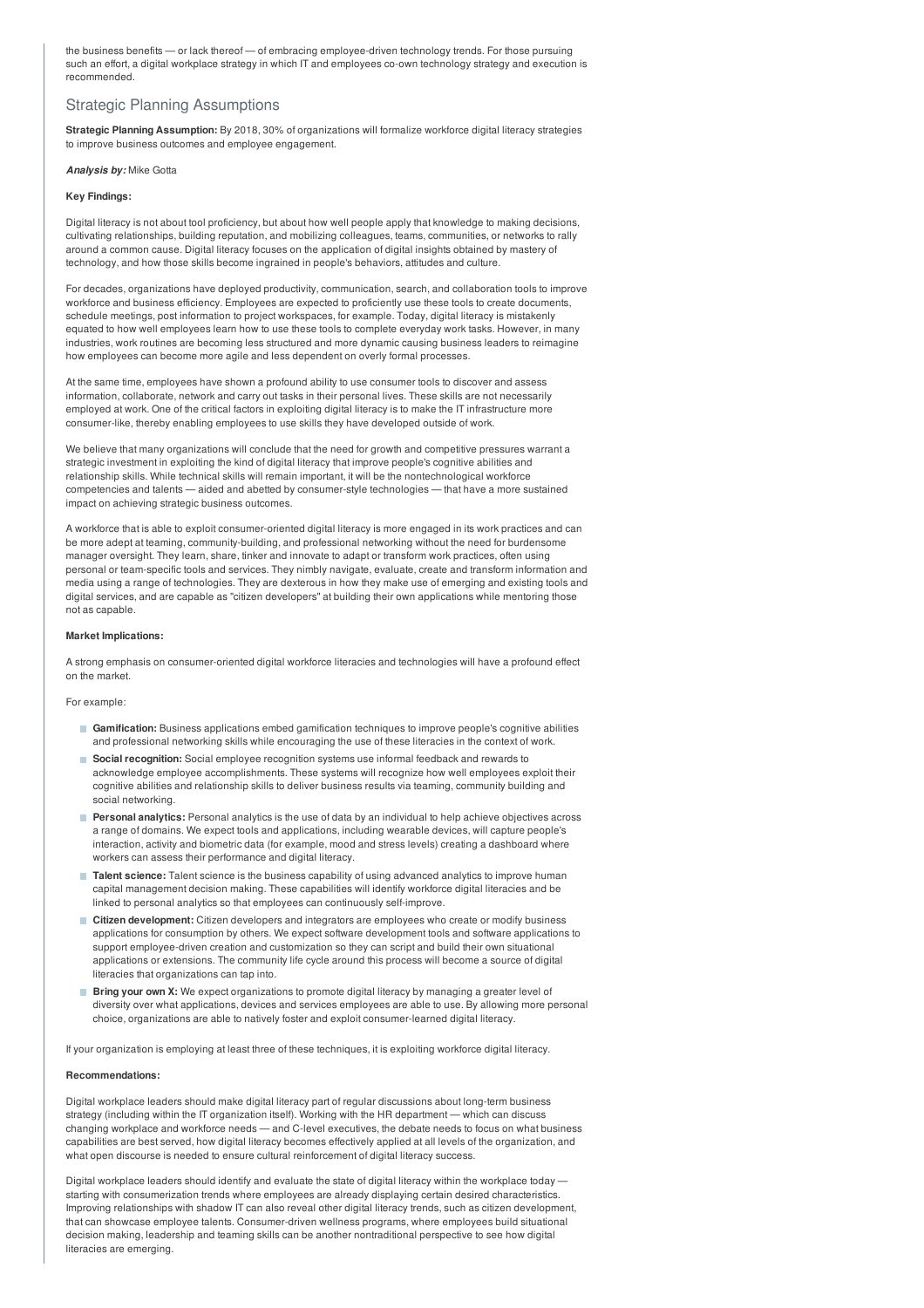#### **Related Research:**

"The Quantified Self and 'Bring Your Own Wellness' Help Engage Employees in the Digital Workplace"

"What Consumer Apps Mean for Workplace Engagement Strategies"

**Strategic Planning Assumption:** By 2018, the most transformational digital workplace productivity technologies (personal and group) will be available only from the cloud.

#### *Analysis by:* Matt Cain

## **Key Findings:**

As competition for sales of digital workplace personal and group productivity apps reaches fever pitch, vendors will be forced to focus exclusively on cloud-based back-end services to:

- Rapidly rollout new functionality
- Support a bewildering array of mobile devices
- Supply vast amounts of low-cost storage
- Offer rich Web service access for integration and third-party support
- Aggregate, analyze and extract intelligence in real time from vast amounts of employee interactions

Said another way, we expect personal and group productivity vendors to deeply cut, and then cease, their investment in on-premises software. Startups will avoid on-premises software altogether.

A good example is Microsoft. In 2013, when the company finished a complete refresh of the Office suite of personal and group productivity applications, the on-premises and cloud versions were at parity (or, in the case of SharePoint, the on-premises version was more feature-complete). But by 2018, Gartner expects that the cloud versions of Exchange, SharePoint and Lync will be far more feature-rich compared to the on-premises versions.

Other strategic Microsoft workloads, such as Yammer, will be exclusively available from the cloud. We expect new investments that span multiple workloads such as the Office Graph (activity metadata capture), Delve (recommendation engine on top of Office Graph) and Cortana (virtual personal assistant) to be exclusive to, or optimized for, the cloud. While the company will bring out at least one more iteration of the on-premises back-office servers (most likely in 2016, and perhaps one more in 2019), those versions will have a limited subset of the innovations available in Office 365. On the personal productivity side, iPad versions of the Office apps are available with an Office 365 subscription. Google — Microsoft's main rival in the personal and group productivity space — is, of course, cloud only.

Another example is enterprise file synchronization and sharing (EFSS), which enables individuals to synchronize and share documents, photos, videos and files across multiple devices. The EFSS market will split sharply between cloud vendors (those that emphasize ease of use and quickly evolving features such as content editing and creation, collaboration and analytics) and vendors offering on-premises software (with more of an infrastructure approach, emphasizing security, governance, and access to existing document stores). Hybrid vendors will try to combine both of these approaches.

Another important personal and group productivity application that is likely to be cloud-only is virtual personal assistants. A virtual personal assistant (VPA) performs some of the functions of a human personal assistant. It observes employee behavior and builds and maintains the data models with which it draws inferences about people, content and contexts. It does so to predict employee behavior and needs. It builds trust and, eventually (with permission) acts autonomously on the employee's behalf. It makes everyday tasks easier (by prioritizing emails, for example) and it makes employees generally more effective (by highlighting the most important content and interactions). VPAs, such as Google Now, Apple Siri and Microsoft Cortana represent a compelling vision, and a great leap forward in technology, so we anticipate significant demand driven by transformational benefits.

In addition, many employees now use individual-oriented, cloud-only applications for work purposes. Apps such as Evernote (note taking and archiving) Google Docs (collaborative document editing), Prezi (content presentation) and Twitter, Facebook and LinkedIn (social networking), are common fixtures in most organizations. We expect the use of these consumer apps (and many others) to grow rapidly as employees have more say in technology strategies, and as more organizations embrace "bring-your-own" schemes. Employees will consistently adopt the most innovative cloud-based consumer technologies if they think the apps can improve personal and team business outcomes.

## **Market Implications:**

- The choice between on-premises and cloud applications will shift from being about economics to being about access to a new class of workplace capabilities.
- Organizations (and vendors) will have to come to grips with changing economic models (shifting from capital to operational expenditure) as more workloads move to the cloud.
- Vendors will struggle with decisions about how much development effort to put into on-premises software and how and when they should phase out on-premises versions.
- End-user organizations will grapple with if, how and when to shut down what are likely to be heavily customized on-premises applications.
- **Organizations will be forced to adopt policies for the use of consumer applications at work.**

### **Recommendations:**

- If the business can benefit from rapid innovation cycles, begin planning a move to a cloud-based office suite.
- Ensure that infrastructure, operations and support services are adequately prepared to handle rapidly changing cloud-based services.
- Monitor developments in the consumer world to get a preview of innovative technology that will rapidly move into the workplace.
- Identify employees and workgroups that can trial and evaluate newer cloud-based productivity applications.
- Prepare a comprehensive change management program for both employees and IT personnel to help assimilate rapidly changing feature sets.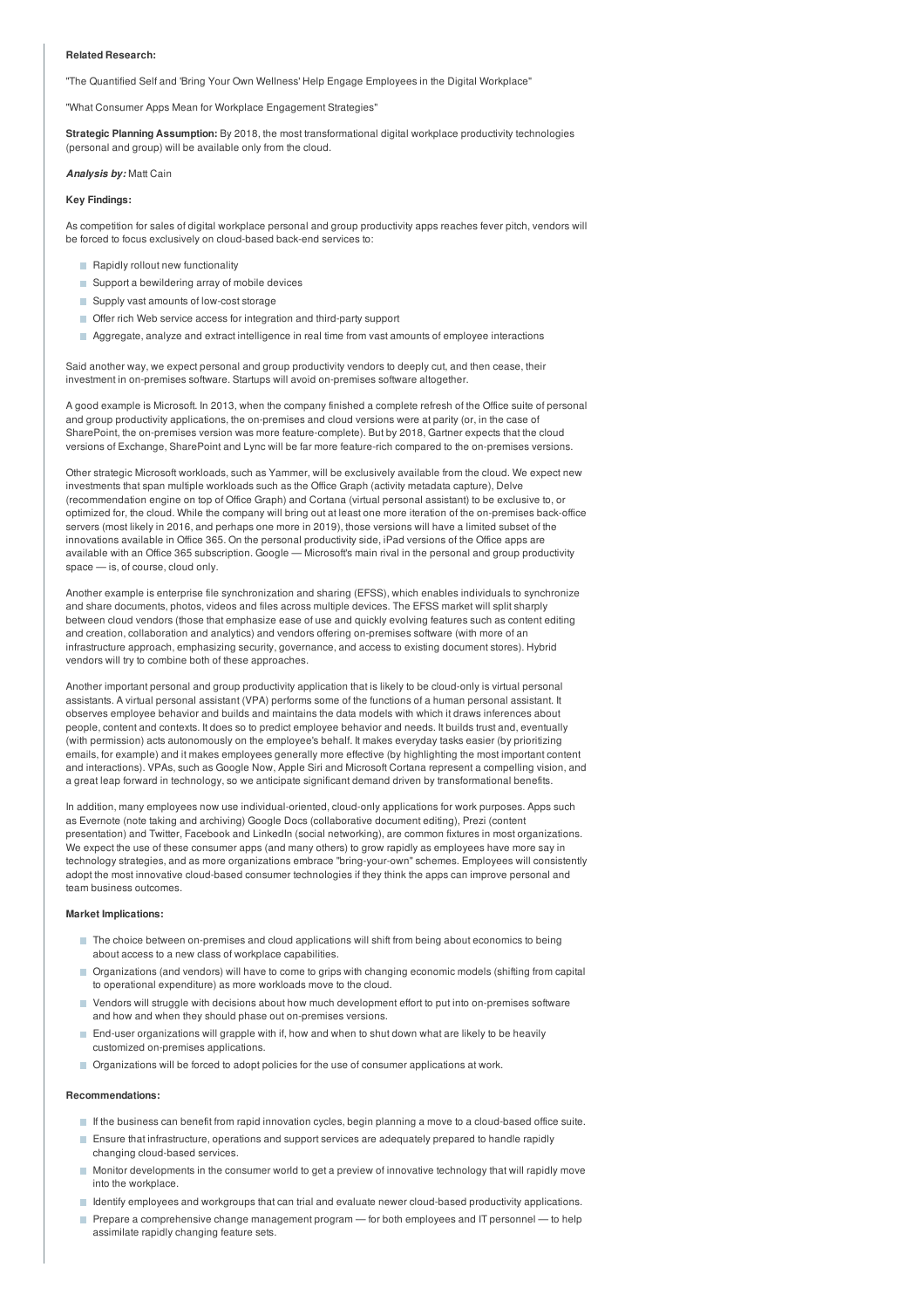### **Related Research:**

"Microsoft Brings Smart Machines to the Cloud Productivity Mix With Delve"

"Hype Cycle for Digital Workplace, 2014"

**Strategic Planning Assumption:** By 2017, 40% of large enterprise IT organizations will actively exploit designs shaped by user experience for employee-facing apps.

#### *Analysis by:* Brian Prentice

#### **Key Findings:**

User experience design is a holistic approach used to build contextually relevant and engaging software for people — an approach that differs markedly from the design of traditional enterprise software. User experience design quite commonly underpins consumer-facing software. This is certainly the case with consumer-oriented software vendors or through the marketing organizations of traditional enterprises.

Increasingly, Gartner sees more enterprise IT organizations trying to both understand and engage in user experience design.

This tends to be driven by two dynamics:

- 1. A desire by enterprise IT organizations to contribute at a higher level toward the customer-facing systems being driven by their marketing organizations. Currently, digital marketing initiatives are largely being undertaken by external user experience design agencies with enterprise IT often finding itself in a reactive supporting role.
- 2. Increased pressure coming from employee and line-of-business managers whose expectations for usability are being driven by their experience with consumer-oriented software — a trend that has accelerated dramatically with the prevalence of smartphones and other modern mobile devices.

While a need to keep pace with digital marketing initiatives may be the primary motivation for many enterprise IT organizations to establish a user experience design competency, the reality is that they will not be able to deliver comparable capability to dedicated external design agencies for the foreseeable future.

Employee-facing systems are in significant need of redesign. An awareness by line-of-business managers outside of marketing toward user experience design that would drive a similar motivation to engage external agencies is still in its early days. This will present enterprise IT organizations with a unique opportunity. Their growing understanding of user experience design can be directed toward employee-facing system and drive greater satisfaction along with improving key productivity measurements for the organization.

However, in order to exploit this opportunity, enterprise IT organizations must avoid the trap of thinking that traditional initiatives such as basic website UI refreshes, or the hiring of a single graphic designer into the application development team, constitutes meaningful user experience design competency. An effort must be made to understand and implement the holistic approach described above, and to assure that competent individuals are involved.

As enterprise IT organizations begin using user experience design, Gartner believes a broader understanding and appreciation of the process will set in. Rather than being seen as a way to remediate dated user interfaces, user experience design will be recognized as a way to drive adoption rates and mitigate end-user workarounds. Additionally, user experience design processes will be used to identify new systems of innovation allowing enterprise IT departments to become greater contributors to value creation in the organization.

### **Market Implications:**

- Organizations that are successful with an employee-facing user experience design strategy will have much higher levels of employee engagement than similar organizations with no such strategy.
- Enterprise IT organizations will begin hiring user experience design staff and will be faced with the challenges of recruiting and retaining these people. In many conversations with both enterprise IT organizations and design agencies, Gartner is seeing the demand for qualified design staff far exceeded supply. Many enterprises will attempt to institute internal training, mentorship, and study stipends to develop design skills internally.
- Enterprise IT organizations will begin establishing supplier relationships with user experience design agencies.
- Those enterprises that begin a program of user experience improvement for the employee-facing systems they build and maintain internally will become increasingly intolerant of those enterprise software vendors that aren't, themselves, making a similar commitment to user experience design.

#### **Recommendations:**

- CIOs must set for themselves a set of explicit user experience improvement goals for employees. This will vest at the highest level in the IT organization a commitment to create a noticeably positive change in the types of solutions delivered to staff.
- CIOs will need to decide on a user experience staffing strategy and begin executing on this in 2015.
- CIOs should create a user experience design kick-start program. In partnership with line-of-business managers, enterprise architects should use benchmarking data to identify between one and three areas of business that need to improve. Upon completion, those projects should be assessed for their degree of success.
- Application development managers should start creating employee personas and begin using these instead of roles in new system design.

# **Related Research:**

"Focus on Risk, Not Return, When Measuring User Experience Design"

"Best Practices in UX Staff Augmentation"

"Use Apps to Power the Digital Workplace"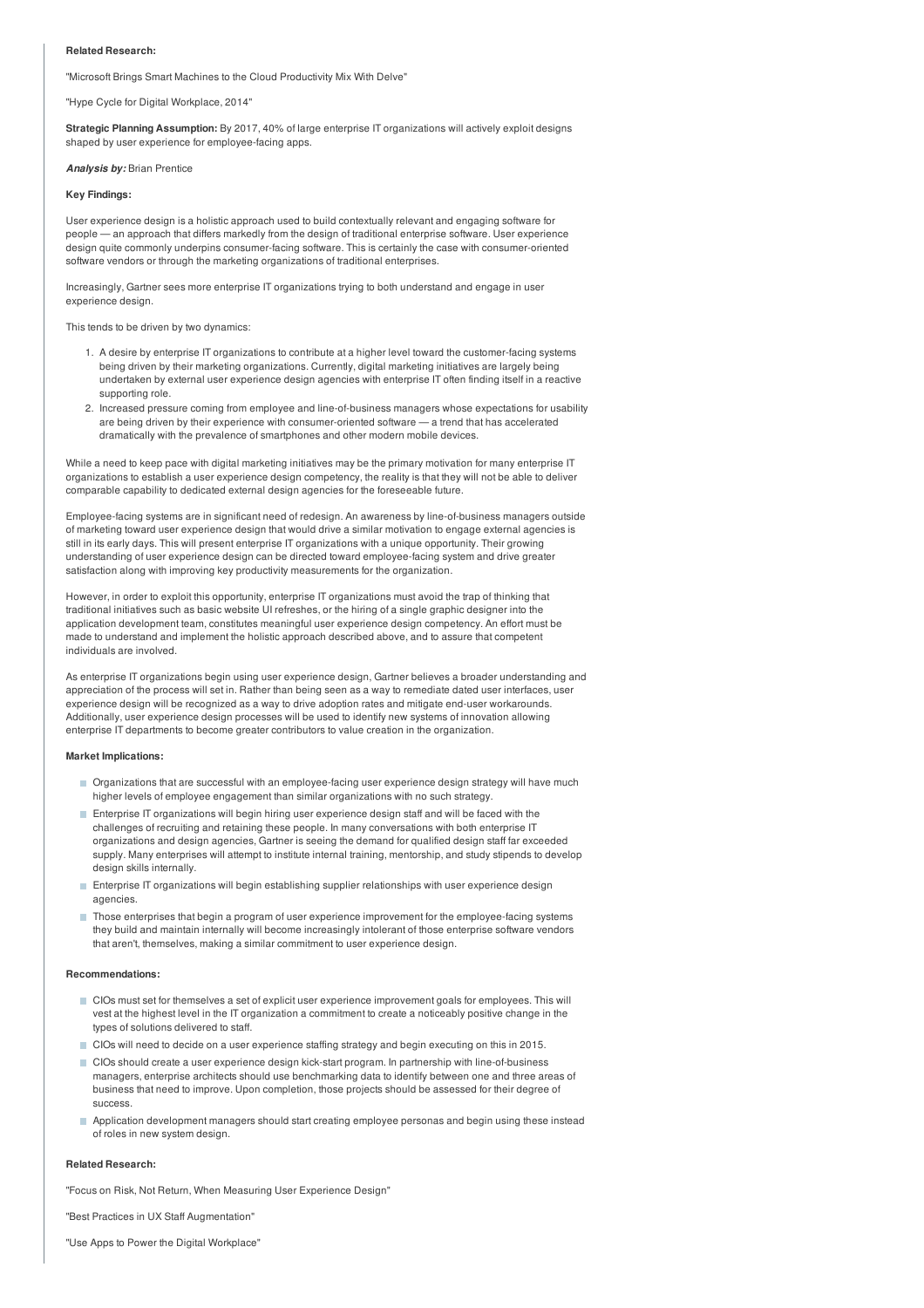# "Use Journey Maps in User Experience Design and Digital Workplaces"

"Application Leaders Should Take the Lead in Creating and Managing Personas"

**Strategic Planning Assumption:** By 2018, 50% of IT support organizations will support assets and services outside their IT service portfolio.

*Analysis by:* Jarod Greene

#### **Key Findings:**

Gartner has stated that, by 2017, half of employers will require employees to supply their own device for work purposes. Furthermore, 38% of technology spending occurs outside the consolidated IT budget (see "IT Metrics: A Critical Evaluation of Decentralized IT Spending and Digital Enterprise Readiness"). As such, support requirements will shift accordingly. Current models of IT service support focus primarily on assets from within the IT services portfolio, and offer limited support for employee-owned devices, applications and shadow IT. Gartner promotes a "managed diversity" model to help IT organization prioritize support categories that trade off device/app selection and ownership versus associated security and support. The model is helpful in enabling organizations to create and communicate policy. With the managed diversity model, regardless of who owns the device or app (IT or the business user), support entails a broader set of responsibilities than break/fix and requires visibility of all the components that enable the services being consumed.

Currently, the proliferation of devices, form factors, OS platforms and consumerized apps prevent IT support organizations from providing high levels of support — leaving best-effort and time-bound-based attempts to keep up with employee demand. Moving forward, IT organizations must better aggregate content from within and outside of the IT organization to provide an appropriate pool of information and knowledge to enable both quality self-service portals and knowledge repositories.

#### **Market Implications:**

- Visibility (not management) of the service supply chain across the application, device and infrastructure will become the foremost requirement of IT service support management tools.
- **IT** support organizations must foster IT self-help portals that mix information brokered from the business-user collective (bottom up) and IT-vetted and approved knowledge (top down).

#### **Recommendations:**

- Invest in IT service support management tools that provide or enable visibility of the entire technology ecosystem.
- **Promote business user peer-to-peer IT support via enterprise social networking tools.**
- Invest in IT service support management tools that appeal to business users to better engage and entice them to utilize IT self-service options.

# **Related Research:**

"IT Service Desks Must Evolve for the Digital Workplace"

"2014 Strategic Road Map for Proactive IT Service Support Models in the Digital Workplace"

"Design IT Self-Service for the Business Consumer"

**Strategic Planning Assumption:** By 2020, 20% of organizations will include employee engagement improvement as a shared performance objective for HR and IT groups.

*Analysis by:* Helen Poitevin and Matt Cain

# **Key Findings:**

Employee engagement can be defined as the extent to which an employee is willing to apply discretionary effort in order to achieve the goals of the organization. Employee engagement measurement has a long tradition and is often measured by how much an employee feels aligned with the values and strategies of the organization, and feels that they are prepared and equipped to do their job. Agreement on both measures indicates satisfaction with the job and the direction of the organization. High engagement levels also indicate that the employee feels respected and that the organization genuinely cares about their fiscal, physical and psychological wellness.

Employee engagement is generally measured by surveys conducted every year or two. Although it might be considered an imperfect metric, many senior leadership teams use it as one way to measure overall corporate performance. Engagement results are often included in sustainability and social reports, and generate follow-up actions to improve engagement. These survey-based measures are increasingly being combined with other performance data, social network analysis and HR-related information (among others) to predict future performance.

Engaged employees are more willing to make discretionary efforts and embrace new roles and responsibilities, and therefore contribute more to improved overall business outcomes, as measured by operating margin and other profitability metrics. IT and HR organizations both play critical roles in boosting employee engagement by improving workplace conditions, which enable higher levels of collaboration, recognition, wellness and transparency.

IT teams typically focus on technology investments, automation and innovation, while HR teams generally focus on skills, talent, leadership and culture. In the context of the changing nature of work (such as digital business, flatter organizations, customer-centricity, and a focus on innovation), engagement becomes a high priority to ensure the workforce embraces new business models. Although many IT and HR organizations have not worked closely together, cooperation is critical to the success of digital workplace initiatives — which place a premium on employee engagement. Consequently, the most successful digital workplace initiatives will ensure that HR and IT leaders share responsibility for performance improvements through engagement, efficiency and agility.

The IT team can contribute to employee engagement by offering a more consumer-like work environment, focused on (among other things) user experience design, personal and simple IT communications, social networks, community support, wellness efforts, and a broadening of employee voice and choice in devices, applications and the overall IT strategy. Employees are more empowered with greater flexibility and choice in technology directions,